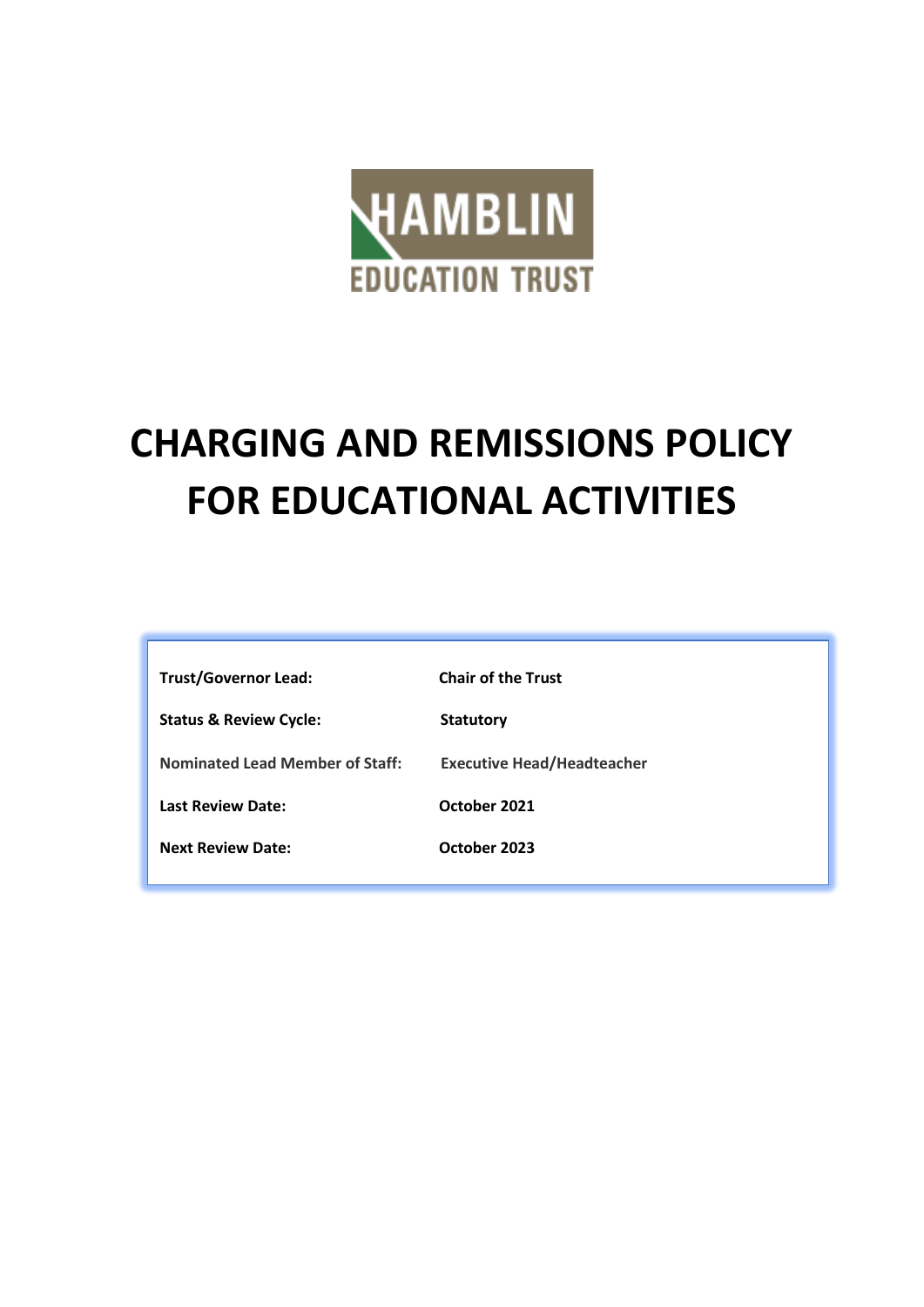## **Introduction**

This policy is based on advice from the Department for Education (DfE) on charging for school activities and the Education Act 1996, sections 449-462 of which set out the law on charging for school activities in England. Academies are required to comply with this Act through their funding agreements.

The aims of this Charging and Remission for School Activities Policy are to:

- Have robust, clear processes in place for charging and remissions.
- Clearly set out the types of activity that can be charged for and when charges will be made.

Where an issue arises that is not specifically dealt with within this policy, decisions will be made which are in line with the spirit of the policy and of the two sources detailed above.

The Trust Board recognises the valuable contribution the wide range of additional activities, including clubs and visits, can make towards a student's education. The Trust Board aims to promote and provide such activities as part of a broad and balanced curriculum for the students at the School and as additional optional activities.

## **1. Charging Policy**

There are two types of financial contributions which parents can be asked for in relation to educational activities:

- **Permitted Charges:** defined as a compulsory payment which the School is entitled to levy in certain circumstances
- **Voluntary Contributions:** defined as a payment which parents may be asked for to cover the cost of certain optional activities, including the majority of educational visits which take place during term time. No student will be prevented from participating in an activity on the grounds that parents cannot or will not make such a contribution, but if insufficient funding is available, the activity may well be cancelled unless it is a requirement of the curriculum of a public examination course.

In line with current legislation, the Hamblin Education Trust will not charge for:

- Admission applications to our schools
- All aspects of the National Education Curriculum provided during school hours
- The provision of books, equipment, materials or transport in relation to any activity that cannot itself be charged for. However, parents may be asked to contribute voluntarily towards the costs of materials or ingredients where the finished product will then be owned by the student
- Education provided outside school hours if it is part of the national curriculum, or part of a syllabus for a prescribed public examination that the student is being prepared for at the school, or part of religious education
- Tuition for students learning to play musical instruments (individually or in groups) if the tuition is required as part of the national curriculum, or part of a syllabus for a prescribed public examination that the student is being prepared for at the school
- Entry for a prescribed public examination, if the student has been prepared for it at the school
- Examination re-sit(s) if the student is being prepared for the re-sit(s) at the School (except where the request for the re-sit is made solely by the parent/carer and not the School)
- Transporting registered students to or from the School premises, where the Local Authority (LA) has a statutory obligation to provide transport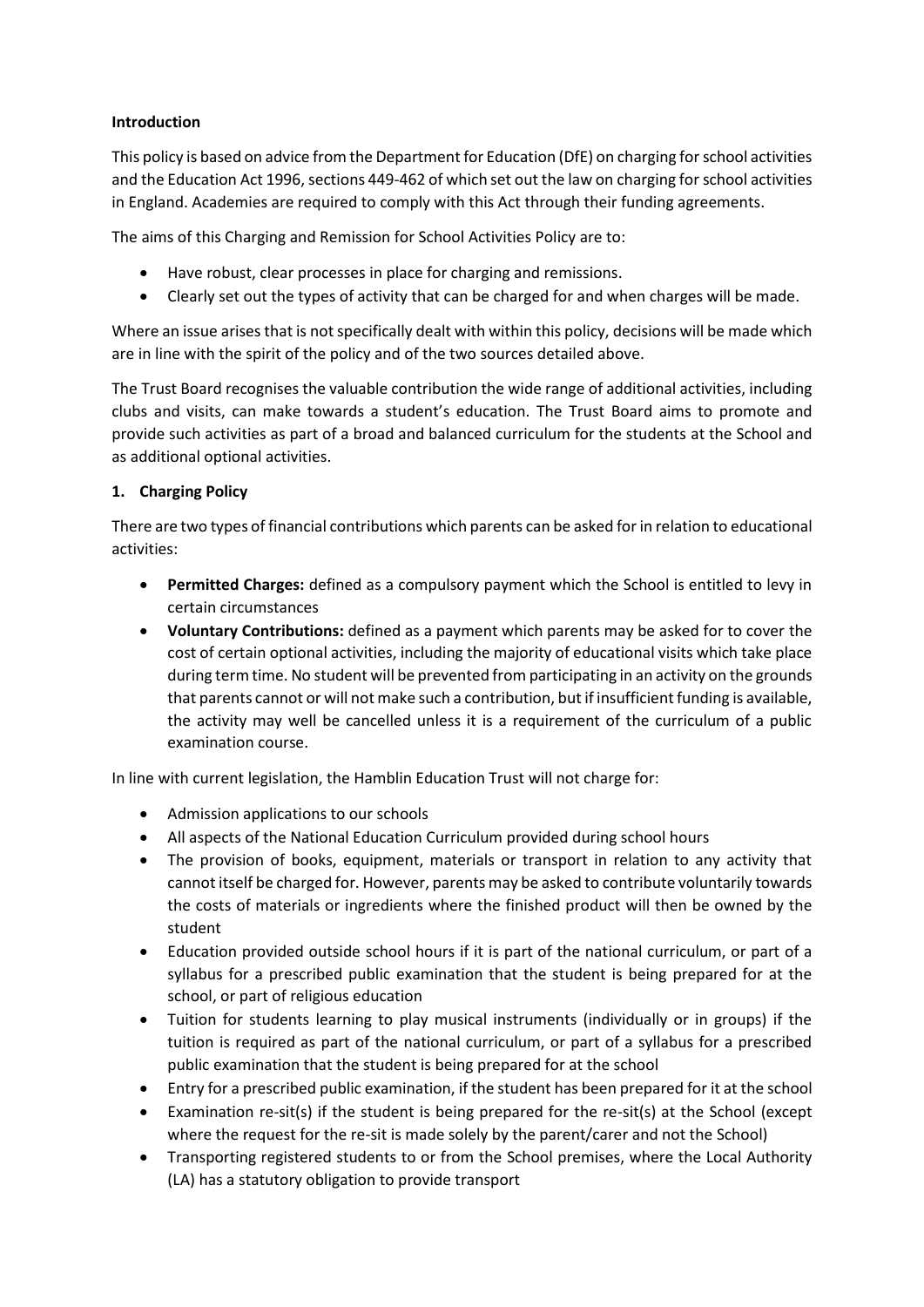- Transporting registered students to other premises where the School or LA has arranged for students to be educated
- Transport that enables a student to meet an examination requirement when s/he has been prepared for that examination at the school
- Transport provided in connection with an educational visit
- The costs of travelling to and from home when students are on work experience which are met by parents/carers
- Non-residential school trips and visits that take place substantially (50% or more) during school hours. A contribution towards the costs will be requested but parents are under no obligation to contribute

The Hamblin Education Trust reserves the right to make a charge for optional extra activities organised by our schools, in the following circumstances:

- Education provided outside of school time that is not:
	- 1. part of the national curriculum
	- 2. part of a syllabus for a prescribed public examination that the student is being prepared for at the School.
- Examination entry fee(s):
	- 1. if the student has not been prepared for the examination(s) at the school.
	- 2. if the student has not regularly attended the lessons for a particular examination subject, the examination fee may be requested, refundable if the student attends for examination.
	- 3. if, without a medical certificate to explain the reason, a student fails to complete examination requirements for any public examination for which the School has paid an entry fee, the School may seek to recover the fee from the parent/carer.
	- 4. there may be a charge for examination entry where there is a request from the parent/carer for additional subject entries to be made or for a module or a whole examination to be re-taken.
- Transport (other than transport that is required to take the student to school or to other premises where the Local Authority/Governing Body have arranged for the student to be provided with education).
- Board and lodging for a student on a residential visit.
- Extended day services offered to student (for example breakfast club, after-school clubs, tea and supervised homework sessions).
- Any materials, ingredients, books, instruments, or equipment where the student's parent/carer wishes him/her to own them (or the final product).
- Instrumental or vocal tuition (individually or in groups), if it is outside the scope of the national curriculum or outside the requirements of a public examination that the student is being prepared for in school.
- Library books which have been borrowed but not returned within the prescribed period.
- Acts of vandalism and negligence our schools reserve the right to recover part or the whole cost of damage to buildings or equipment which is the result of vandalism or negligence by a student.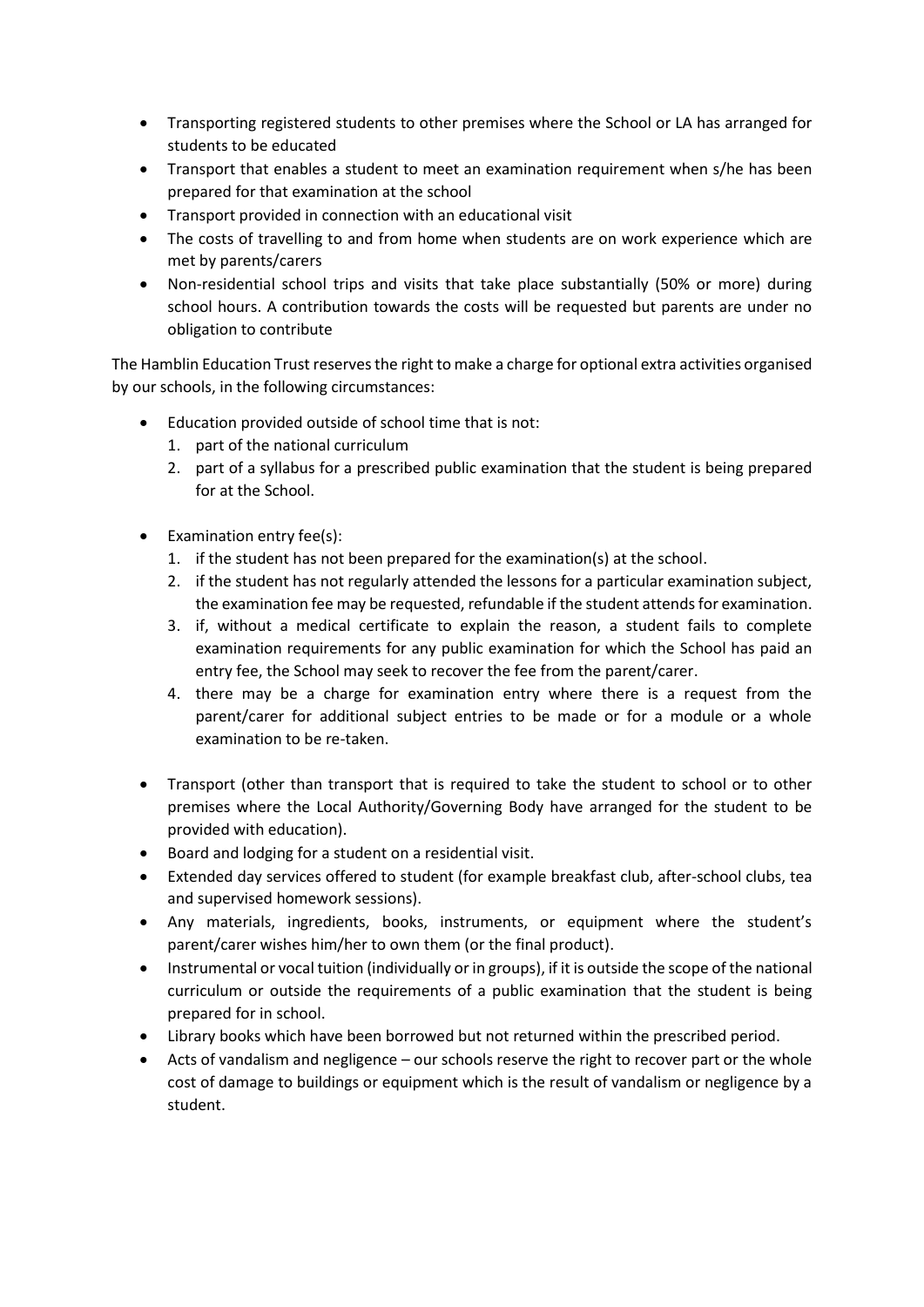## **2.** R**emissions**

In order to remove financial barriers from disadvantaged students, the Hamblin Education Trust has agreed that some activities and visits where charges can legally be made, will be offered at no charge or a reduced charge to parents/carers in particular circumstances.

Charges may be remitted in full or in part to parents/carers after considering specific hardship cases. The Trust invites parents/carers to apply to their school, in the strictest confidence, for the remission of charges in part or in full. The Headteacher in each school holds discretion to authorise remission.

Where non-chargeable education is provided during a residential visit, the parents of a student who is eligible for Free School Meals will receive a complete remission of any charges that would otherwise be payable in respect of board or lodgings. Remission will not apply to charges where they relate to activities wholly outside school hours unless the activities are prescribed in a specification for a public examination or prescribed by the curriculum.

#### **3. Voluntary Contributions**

Nothing in either legislation or the Trust's Charging Policy precludes our schools from inviting parents/carers to make voluntary contributions. Our schools should make it clear that such contributions are entirely voluntary, that children of parents/carers who do not contribute will not be discriminated against.

#### **4. Educational Visits**

Educational visits fall into three main categories:

• **Type A** – a visit which takes place largely\* or entirely during the school day and which may enhance the curriculum of a public examination course. A Type A visit will be organised on the basis of voluntary contributions and no compulsory charge will be made.

• **Type B** – a visit which takes place largely\* or entirely outside school time. A Type B visit will usually be subject to a charge. This charge will not exceed the cost (including administration costs) of the visit.

• **Type C** – a residential visit taking place largely or entirely during school time where a compulsory charge will only be made for board and lodging. Where charges are not made but where contributions need to be requested to ensure financial viability of the trip or activity, information sent out to parents will include the following statement: -

"We wish to make it clear that if the visit takes place, no student will be denied participation on the grounds that no contribution has been made on their behalf. However, please be aware, if insufficient contributions are made, we will be unable to proceed with the trip."

## **5. Funds or development funds within the trust**

Contributions to the School are requested from parents each year for a school fund to cover the cost of some additional items (for example, school publications such as the school magazine) or to subsidise extra-curricular activities. These contributions are purely voluntary and a student will not be excluded from any activity because their parents have not contributed. The donations for school funds and to the Parent Associations are used to fund items such as guest speakers, various societies, clubs, performances, concerts, unforeseen occurrences on school trips, workshops, School sport and school event subsidies.